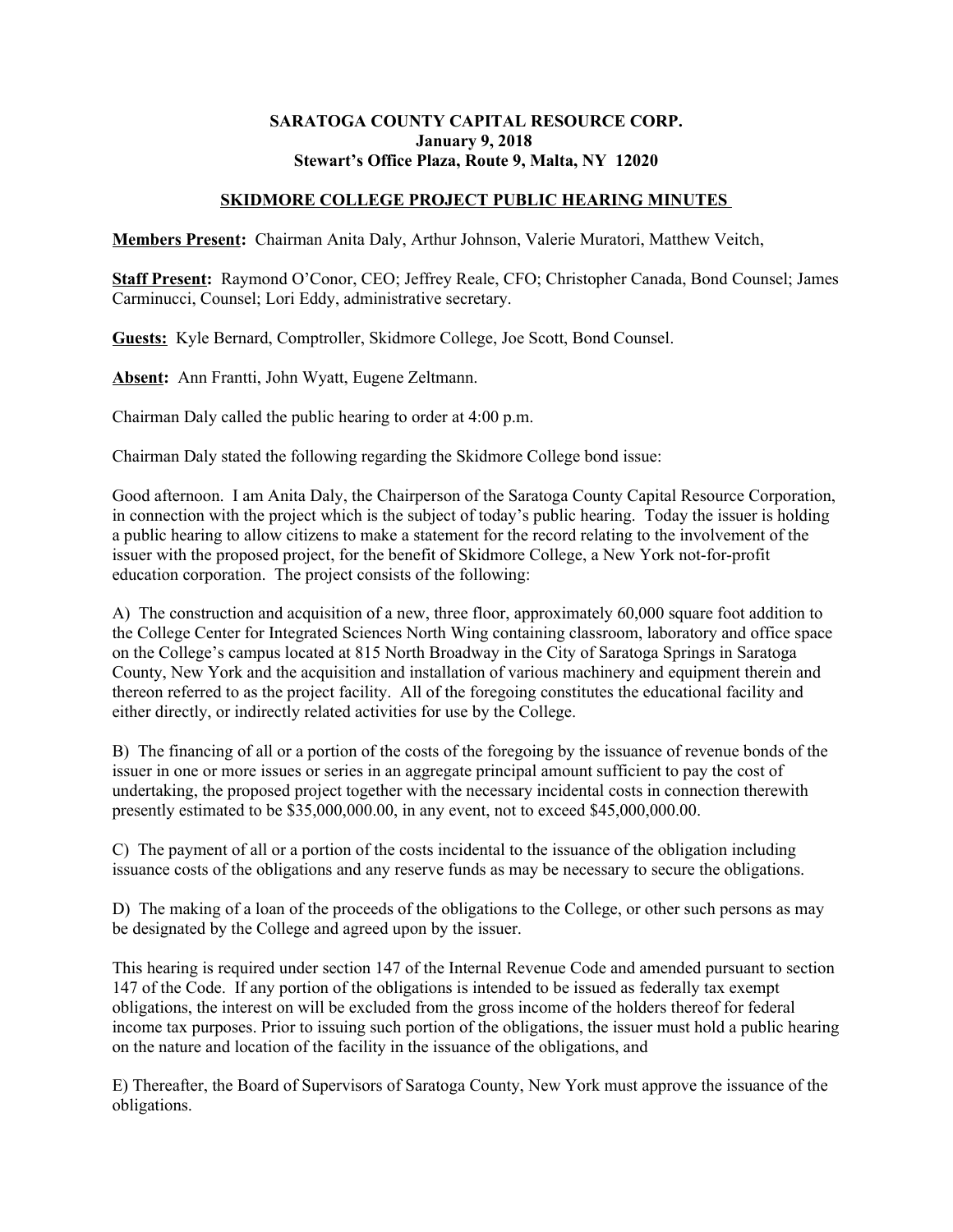The purpose of this hearing is to solicit public comment. We are not here to answer questions, although in the course of the hearing, we will consider questions if we have the information to answer the questions and there is sufficient time to consider each question. The Chief Executive Officer of the issuer caused notice of the public hearing to be published on December 21, 2017 in the Daily Gazette, a newspaper of general circulation available to the residents of the City of Saratoga Springs, New York. Copies of the public hearing are available. By way of the operating rules, if you wish to make a public comment, please raise your hand, I will call on you, you will identify yourself for the record and make your comment. We will ask that you keep your comment to under three minutes. Now, before formally beginning the public hearing, I am going to suggest waiving the full reading of the public hearing notice unless there is an objection and instead, request that the full text be inserted into the public record. The comments received today at the public hearing will be presented to the members of the Board of Directors of the issuer at or prior to the meeting at which the members of the issuer will consider whether to approve the undertaking of the project by the issuer and the issuance of the obligations by the issuer. The comments received today at this public hearing will be presented to the Board of Supervisors. I will now introduce Mr. Kyle Bernard who is operating on behalf of the College who will described the proposed project in further detail.

Mr. Kyle Bernard stated that they had previously circulated a summary of the project, 60,000 square foot science center, labs, classroom space and the like. \$67,500,000.00, they are looking to borrow \$35,000,000.00 on that proceeds basis. They very much appreciate the support.

Chairman Daly stated she will now open the hearing for comment. For the record, please state your name and indicate your comments on the project. Please keep your comments to three minutes. If you have any comments that mirror those of somebody else who has already spoken, please relinquish them so all people can speak. Chairman Daly asked if there is anyone wishing to be heard. Hearing none, Chairman Daly asked for a motion to close the public hearing.

A motion to close the public hearing on the Proposed Project for Skidmore College was made by Mr. Johnson, seconded by Mr. Veitch and the public hearing was adjourned at 4:10 p.m.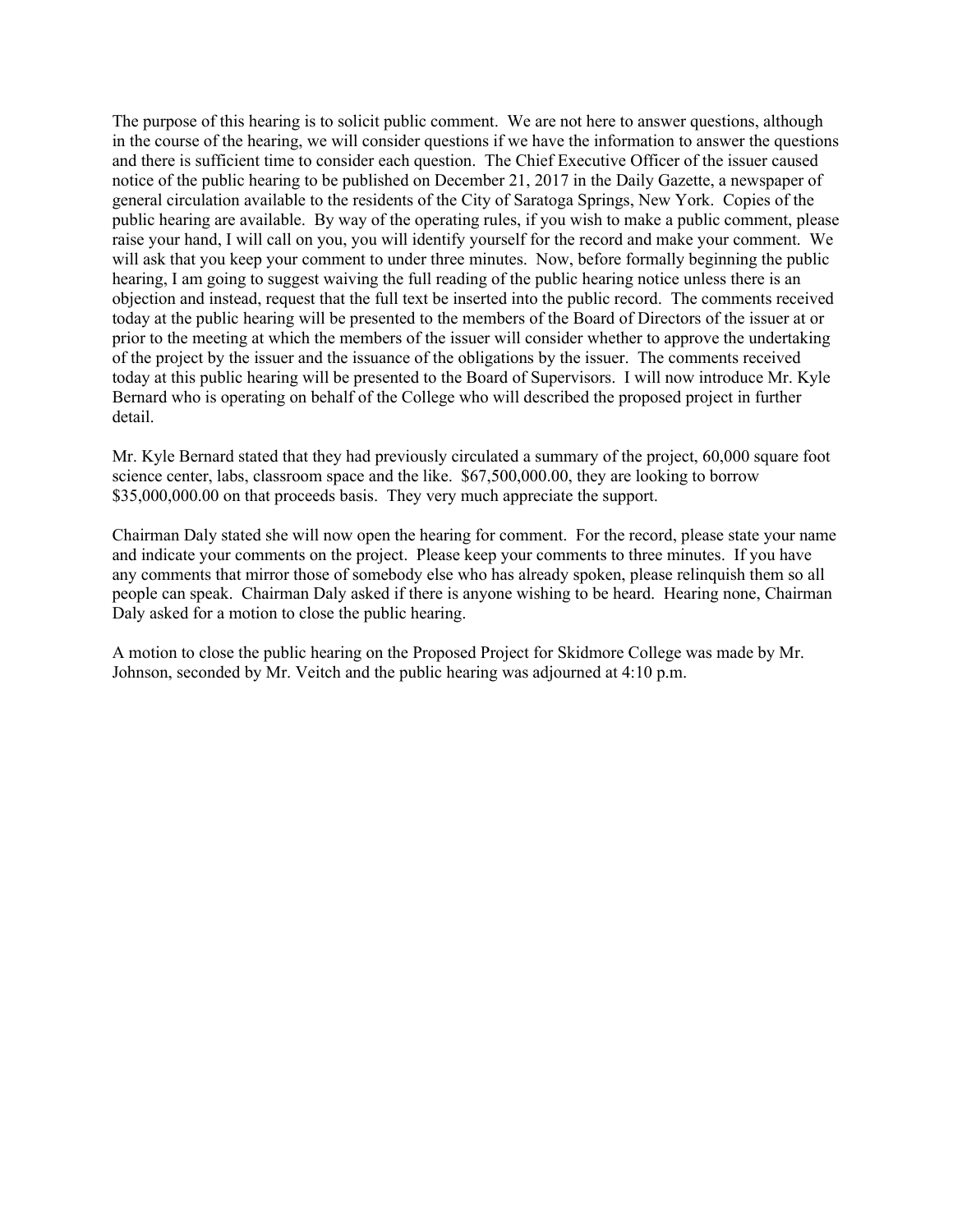## NOTICE OF PUBLIC HEARING ON PROPOSED PROJECT AND FINANCIAL ASSISTANCE RELATING THERETO

Notice is hereby given by Saratoga County Capital Resource Corporation (the "Issuer") that a public hearing pursuant to Section 147(f) of the Internal Revenue Code of 1986, as amended (the "Code"), and, as required by the Issuer's certificate of incorporation, Section 859-a of the General Municipal Law of the State of New York will be held by the Issuer on the 9<sup>th</sup> day of January, 2018 at 4:00 o'clock p.m. local time, 2911 Route 9, Malta, Saratoga County, New York, in connection with the following matters:

Skidmore College, a New York not-for-profit education corporation (the "College"), submitted an application (the "Application") to the Issuer, a copy of which Application is on file at the office of the Issuer, which Applicaton requested that the Issuer consider undertaking a project (the "Project") for the benefit of the College, said Project consisting of the following: (A) (1) the construction and acquisition of a new 3-foor, approximately 60,000 square foot additon to the College's Center for Integrated Sciences North Wing containing classroom, laboratory and office space (the "Facility") on the College's campus located at 815 North Broadway in the City of Saratoga Springs, Saratoga County, New York (the "Land") and (2) the acquisition and installation of various machinery and equipment therein and thereon (the "Equipment") (the Land, the Facility and the Equipment being hereinafter referred to as the "Project Facility"), all of the foregoing to constitute an educational facility and other directly and indirectly related activities for use by the College; (B) the financing of all or a portion of the costs of the foregoing by the issuance of revenue bonds of the Issuer in one or more issues or series in an aggregate principal amount sufficient to pay the cost of undertaking the Project, together with necessary incidental costs in connection therewith, presently estimated to be \$35,000,000 and in any event not to exceed \$45,000,000 (the "Obligatons"); (C) the payment of all or a porton of the costs incidental to the issuance of the Obligations, including issuance costs and any reserve funds as may be necessary to secure the Obligatons; and (D) the making of a loan (the "Loan") of the proceeds of the Obligatons to the College or such other person as may be designated by the College and agreed upon by the Issuer.

The Issuer is considering whether (A) to undertake the Project, (B) to fnance the Project by issuing, from time to time, the Obligations, (C) to use the proceeds of the Obligations to pay the cost of undertaking the Project, together with necessary incidental costs in connection therewith, and (D) to provide certain exemptions from taxation with respect to the Project, including (1) exemption from mortgage recording taxes with respect to any documents, if any, recorded by the Issuer with respect to the Project in the office of the County Clerk of Saratoga County, New York or elsewhere, and (2) exemption from deed transfer taxes on any real estate transfers with respect to the Project, if any.

If issuance of the Obligations is approved, interest on the Obligations will not be excludable from gross income for federal income tax purposes unless (A) pursuant to Secton 147(f) of the Code and the regulations of the United States Treasury Department thereunder (the "Treasury Regulations"), the issuance of the Obligatons is approved by the Board of Supervisors of Saratoga County, New York (the "County Board of Supervisors") afer the Issuer has held a public hearing on the nature and locaton of the Project Facility and the issuance of the Obligatons; and (B) pursuant to Secton 145(a) of the Code, all property which is to be provided by the net proceeds of the Obligations is to be owned by a Section